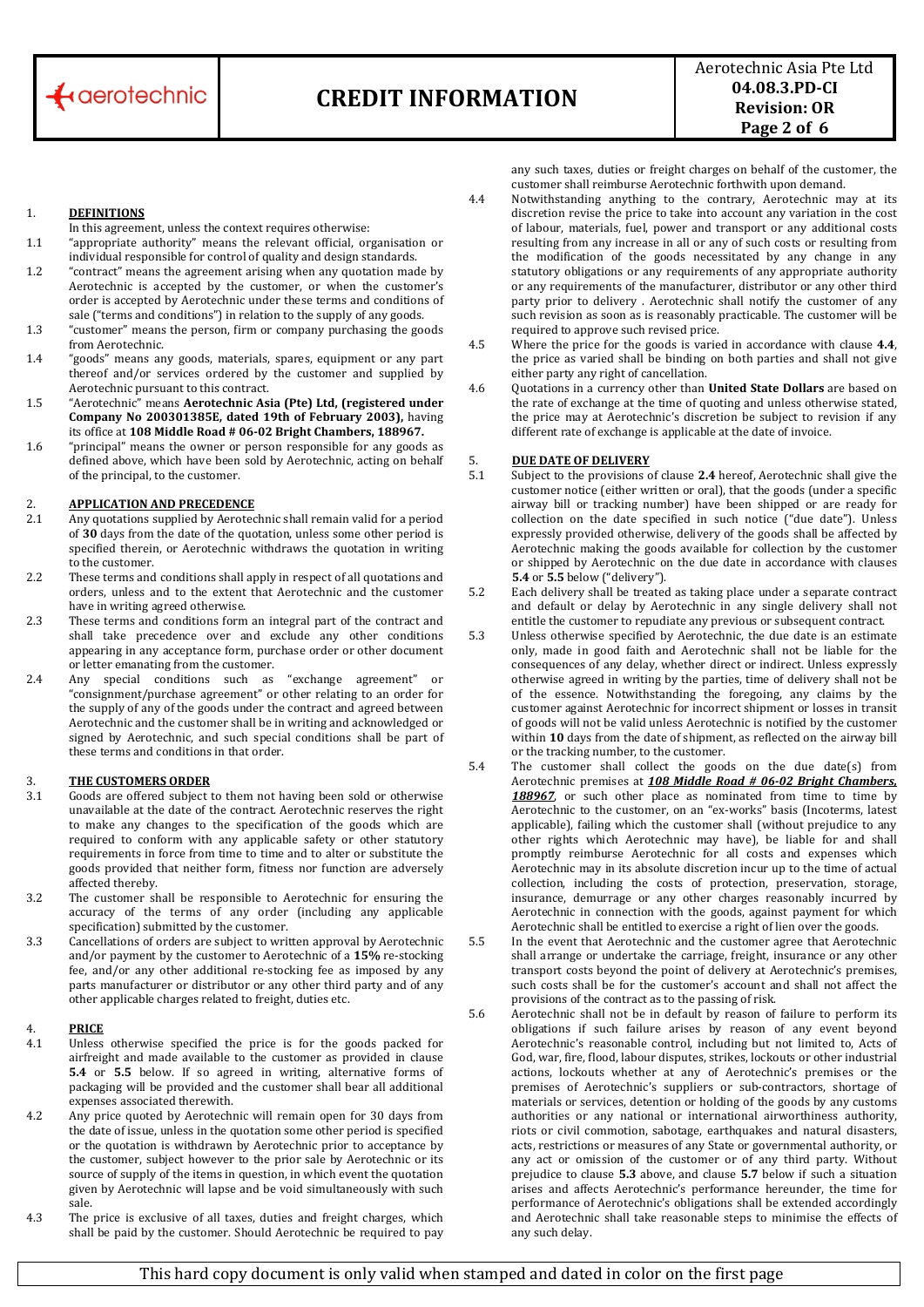

Aerotechnic Asia Pte Ltd **04.08.3.PDCI Revision: OR Page 3 of 6**

5.7 In the event that any failure to deliver or perform by Aerotechnic pursuant to clause **5.6** results in a delay of more than **90** days, then Aerotechnic shall be entitled to cancel all or part of the agreement by written notice to the customer without incurring any liability for such cancellation or failure to perform.

### 6. **PAYMENT**

- 6.1 Aerotechnic shall render to the customer invoices showing the sums due under the contract. All payments due thereunder shall unless otherwise designated by Aerotechnic be made in **Singaporean Dollars** or U\$D to Aerotechnic's nominated bank account on or before the thirtieth day from Aerotechnic's invoice date ("payment date").
- 6.2 Without prejudice to Aerotechnic's rights under clause **12** hereof, if the customer fails to make payment within **30** days after the payment date, Aerotechnic shall have the right (without prejudice to any other rights or remedies which may be available), to forthwith terminate or suspend all further work or deliveries until such default is made good. Any additional costs and expenses of whatever nature incurred by Aerotechnic as a result thereof shall be borne by the customer.
- 6.3 The customer shall pay interest on any overdue amounts, at the rate of **2%** above the prime‐lending rate, as supplied from time to time by Aerotechnic's bank.
- 6.4 If the customer fails to take delivery of the goods on the due date or if Aerotechnic is procured or hindered from performing any of its obligations as a result of an act or omission on the part of the customer, Aerotechnic shall be entitled (without prejudice to any other rights or remedies which Aerotechnic may have), to invoice the customer for the price thereof and payment shall be due as if delivery of the goods had been affected. In such event the customer shall be liable for and shall promptly reimburse Aerotechnic upon demand for all costs and expenses incurred by Aerotechnic up to the time of actual collection or shipping of the goods in accordance with clause **5.4** or clause **5.5** of these terms and conditions.

## 7 **CREDIT TERMS / CREDIT LIMIT**

Aerotechnic shall allocate to the customer's account a credit limit, which will reflect a maximum value of goods which the customer may purchase and which credit terms the customer may utilise for the payment period mentioned in clause **6** and **6.2** above.

The credit limit is given at the sole discretion of Aerotechnic and may be subject to review, withdrawal and/or amendment without prior notice to the customer. Where, in the sole discretion of Aerotechnic, the customer does not justify a credit limit or the credit limit has been exceeded, Aerotechnic may require payment in advance of any delivery.

## 8. **RISK AND TITLE**

- 8.1 The risk of loss or damage to the goods shall pass to the customer upon delivery in accordance with clause **5.1** hereof, and subject to clause **2.4**, Aerotechnic shall have no responsibility or liability for goods damaged or lost in transit.
- 8.2 Notwithstanding that risk in the goods shall pass to the customer in accordance with clause 8.1, ownership of the goods shall remain vested in Aerotechnic until payment in full has been received by Aerotechnic:
- (i) for those goods;
- (ii) for any other goods supplied by Aerotechnic;
- (iii) of any other monies due from the customer to Aerotechnic on any account.
- 8.3 Until title to the goods passes to the customer under clause **8.2**, the customer shall (unless otherwise authorised by Aerotechnic):
- (i) keep the goods separately and readily identifiable as the property of Aerotechnic;
- (ii) not attach the goods to real property;
- (iii) not incorporate the goods in or mix the goods with other material unless the goods remain at all times readily identifiable, serviceable and without damage.
- 8.4 Any resale by the customer of the goods in which ownership has not passed to the customer shall (as between Aerotechnic and the customer only) be made by the customer as agent for Aerotechnic, and the proceeds of any such sale shall be held in trust for the benefit of Aerotechnic and placed in a separate account until accounted to Aerotechnic.
- 8.5 Goods shall be deemed sold or used in the order delivered to the customer.
- 8.6 At any time before title to the goods passes to the customer (whether or not any payment to Aerotechnic is then overdue or the customer is otherwise in breach of any obligation to Aerotechnic), Aerotechnic may (without prejudice to any other of its rights):
- (i) retake possession of all or any part of the goods and enter any premises for that purpose (or authorise others to do so), which the customer hereby authorises;
- (ii) require delivery up to it of all or any part of the goods.
- 8.7 Aerotechnic may at any time appropriate sums received from the customer as it think fit, notwithstanding any purported appropriation by the customer.
- 8.8 Each clause and sub-clause of this clause is separate, severable and distinct and, accordingly, in the event of any of them being for any reason whatever unenforceable according to its terms, the others shall remain in full force and effect.

### 9. **INSPECTION**

 If upon receipt of the goods by the customer at the agreed destination, the same shall appear not to conform to the order, and for **6** days after date of issue of the airway bill or the date of collection of the said goods, according to clause **5.4** or clause **5.5**, the customer shall within **30** days of receipt thereof notify Aerotechnic in writing of such defect and afford Aerotechnic an opportunity to make any appropriate adjustment or replacement. The remedies afforded the customer under clause **10** shall be exclusively for defective goods discovered upon inspection, but such remedies shall not be lost by reason of the customer's failure to discover the defective goods within the inspection period provided in this clause. The customer shall not be entitled to delay payment for the goods pending inspection.

# 10. **WARRANTY**

- 10.1 Subject to clauses **8**, **10.7** and **10.8**, Aerotechnic shall at its option, either repair or replace any goods, or refund the purchase price of any goods found to the satisfaction of Aerotechnic within **12** months after the due date (or any revision to the due date notified by Aerotechnic to the customer), to be defective due either to:
- (i) faulty workmanship of Aerotechnic; or
- (ii) faulty materials manufactured by Aerotechnic; or
- (iii) faulty design by Aerotechnic (having regard to the state of the art at the date of such design).
- 10.2 The customer shall give Aerotechnic written notice within **sixty** (**60**) days of discovering any alleged defect in the goods and shall upon request by Aerotechnic promptly return such goods properly packed to Aerotechnic's nominated premises being *108 Middle Road # 0602 Bright Chambers, 188967*, at the customer's risk and expense.
- The foregoing warranty is subject to the following conditions: 10.3
- (i) that goods have been stored, maintained, installed, operated and used in accordance with sound engineering practice and any instructions issued by the aircraft manufacturer or the parts manufacturer; and
- (ii) that the goods have not been subject to any alteration or misuse nor have they been damaged in any manner; and
- (iii) that the goods returned to Aerotechnic are accompanied by a detailed technical report indicating the reason for removal, the date of installation/removal from the aircraft, the aircraft type and registration number and serial number, the number of flying hours since new and/or flying hours since overhaul and the number of cycles since new and/or cycles since overhaul and the original JAA/EASA or FAA tag and unserviceable tag.
- 10.4 Aerotechnic shall not be responsible for removal or reinstallation costs or any charges relating to dismantling or reassembling any of the goods and any charges in connection therewith shall be borne by the customer.
- 10.5 If any of the goods are proved to the satisfaction of Aerotechnic to be defective and within the terms of this warranty, Aerotechnic shall bear all the reasonable costs of packing, insurance and transport which may be incurred by the customer in sending the goods to Aerotechnic and in returning the repaired or replaced items to the customer, provided that t the customer will make no charge for he use of its own transport.
- 10.6 Title to the goods or any parts thereof which are returned to Aerotechnic by the customer and which Aerotechnic subsequently replaces pursuant to the terms of this warranty shall revest in Aerotechnic.
- 10.7 Aerotechnic's obligations under this warranty shall not extend to any goods manufactured or supplied by third parties. In the case of such goods, Aerotechnic shall use its reasonable endeavours to procure and transfer, where possible, for the benefit of the customer such warranty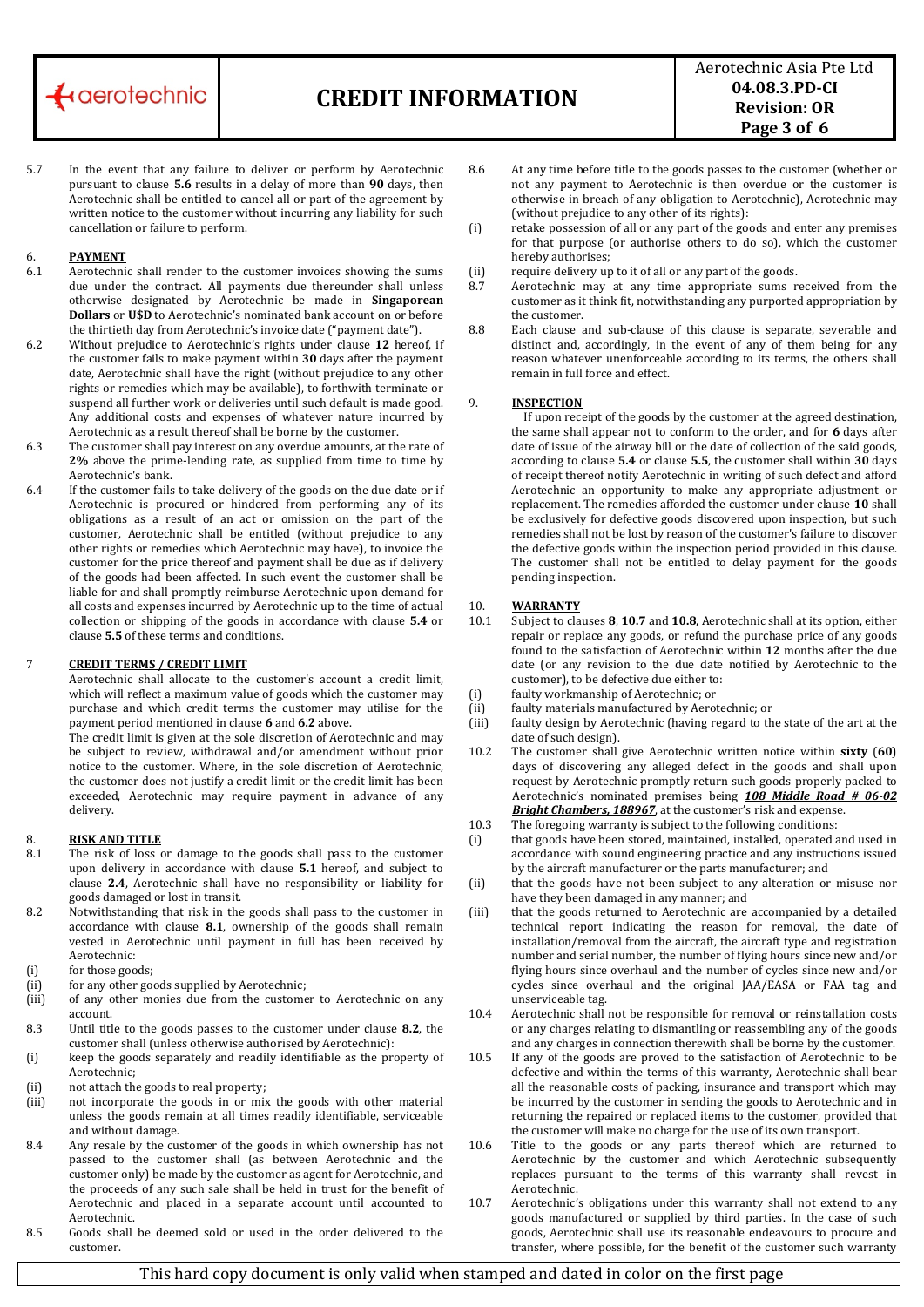

Aerotechnic Asia Pte Ltd **04.08.3.PDCI Revision: OR Page 4 of 6**

or guarantee (if any) as may have been provided to Aerotechnic by any such third party, but subject thereto Aerotechnic shall be under no liability whatsoever in respect of any defect in such goods.

- 10.8 Where any goods supplied by Aerotechnic are used or second hand serviceable goods, the warranty period referred to in clause **10.1** above shall not apply. The applicable warranty period for any used or second hand serviceable goods supplied by Aerotechnic pursuant to the contract shall be that (if any) offered by any third party and/or by Aerotechnic to the customer from time to time.
- 10.9 So far as is permissible by law, goods represented by the customer to be defective shall not form the subject of any claim for work performed by the customer or for any loss, damage or expense of whatsoever nature suffered or incurred by the customer howsoever arising whether directly or indirectly from any alleged defect.
- 10.10 A claim in respect of any defect in the goods or in respect of any delay in delivery of the goods or any instalment thereof, shall not entitle the customer to cancel or refuse such delivery or instalment or payment for such goods.
- 10.11 The provisions of this warranty represent the entire liability of Aerotechnic and/or its subsidiaries, its officers, employees and agents in respect of defective goods and all other warranties, guarantees, terms, conditions, representations or liabilities (whether direct, consequential or otherwise) as to quality, description, standard of workmanship, condition, fitness for purpose or otherwise (whether express or implied by statue or common law) are hereby excluded.

### 11. **DISCLAIMER**

- 11.1 Except as may otherwise be stipulated in this contract, Aerotechnic and its principals shall not be liable to the customer for any losses whether in contract or in tort (including but not limited to negligence), or for breach of statutory obligation and whether arising directly or indirectly out of or in consequence of any act, default or omission of Aerotechnic or its principals.
- 11.2 The customer hereby indemnifies and holds Aerotechnic harmless in full against any claim for personal injury or death or loss or damage directly or indirectly occasioned by default (including non‐compliance with any statutory or other obligation in relation to the goods) or misuse or maloperation of the goods by or on the part of the customer or any person or persons other than Aerotechnic.
- 1.3 This indemnity shall continue in force notwithstanding termination of this contract for whatever reason. 11.3

## 12. **TERMINATION**

- 12.1 If the customer enters into a deed of arrangement or commits an act of bankruptcy or compounds with his creditors or if a receiving order is made against him or (being a company) it shall pass a resolution or the court shall make an order that the customer shall be wound‐up (otherwise than for the purposes of solvent amalgamation or reconstruction) or if a receiver (including an administrative receiver) shall be appointed to any of the assets or undertaking of the customer or if the customer suffers the appointment or the presentation of a petition for the appointment of an administrator if circumstances shall arise which entitle the court or a creditor to appoint a receiver (including an administrative receiver) or a manager or which entitle the court to make a winding-up order of if the customer takes or suffers any similar action in consequence of debt or if the financial responsibility of the customer shall, in the opinion of Aerotechnic, become impaired or if the customer shall commit any breach of any part of the contract or these terms and conditions, Aerotechnic may without prejudice to its rights and remedies under these terms and conditions or any other remedies arising at law, stop all goods in transit and suspend any further deliveries and may terminate the contract immediately whether in whole or in part.
- 12.2 In addition to any right of lien to which Aerotechnic may by law be entitled, Aerotechnic shall in the event of the customer's insolvency or bankruptcy be entitled to a general lien on all items in Aerotechnic's possession (notwithstanding that such items or any of them have been paid for), for the unpaid price of any goods or other items sold and delivered to the customer by Aerotechnic under the same or any other contract.
- 12.3 Notwithstanding anything contained in these terms and conditions, the customer shall not have the right to set off any claims it might have against Aerotechnic against any sums otherwise due to Aerotechnic.
- 12.4 Upon termination of the contract for whatsoever reason, Aerotechnic shall be entitled to set‐off any claims for payment it may have against

the customer against any amounts due by the customer to Aerotechnic. Termination of the contract shall not affect the accrued rights and remedies of Aerotechnic.  $125$ 

# 13. **INTELLECTUAL PROPERTY INDEMNITY**

- 13.1 Any liability of Aerotechnic in respect of infringements of any intellectual property rights or any part thereof shall be limited to goods of Aerotechnic design or goods manufactured to its design (unless otherwise stated by Aerotechnic) and such liability shall be in respect of Singaporean intellectual property rights only. In the event of such infringement, Aerotechnic's obligations shall be limited to (at Aerotechnic's option) replacing the infringing goods by non‐infringing goods, or securing at its own cost a licence permitting use of the said item by the customer or paying a sum to the customer in compensation not exceeding the contract price of the said infringing goods.
- 13.2 Aerotechnic shall as far as it is legally reasonably able to do so, allow the customer the benefit of any relief or indemnities received from the supplier or third party, of any infringing goods not of Aerotechnic's design and manufacture.
- 13.3 No liability shall be incurred by Aerotechnic in respect of infringements or alleged infringements arising from the combination of the goods with any other item or from their use for a purpose not agreed or accepted in writing by Aerotechnic prior to such use.
- 13.4 This indemnity is conditional upon Aerotechnic receiving written notice from the customer within **thirty** (**30**) days of any complaint or claim being made or any action threatened or brought against the customer and the customer permitting Aerotechnic to conduct any action or litigation which may ensue and all negotiations for settlement of the claim in the name of the customer.
- 13.5 The customer warrants that any design or item furnished by it, or compliance by Aerotechnic with the customer's instructions, whether express or implied shall not be such as will cause Aerotechnic to infringe any intellectual property rights and Aerotechnic's liability (whether under this clause 13 or otherwise), shall in no case extend to any such infringement and the customer hereby undertakes that it shall indemnify Aerotechnic upon demand against all and any losses, actions or claims (including the cost of defending any legal proceedings) incurred by Aerotechnic as a result of any such infringement or alleged infringement.

## 14. **QUALITY ASSURANCE**

Where appropriate, goods shall be inspected in accordance with Aerotechnic's own system of quality assurance (Quality Management System) as approved by any appropriate authority and such inspection shall be evidenced by a certificate of inspection signed by or on behalf of Aerotechnic's head of quality assurance which shall be accepted unconditionally by the customer. Aerotechnic's own certificate of inspection and a copy of the manufacturer or supplier certificate of nspection and JAA/EASA Form 1 or FAA 8130‐3 (for rotables only) will i be provided with the goods.

## 15. **LICENCES**

- 15.1 The obtaining of any licence or consent for the export of the goods within or from **Singapore** shall be the responsibility of the customer. Aerotechnic shall at the customer's cost and upon request, endeavour to assist the customer to obtain such licence or consents but Aerotechnic shall not be liable in the event of the nonissuance or renewal of any licence or consent.
- 15.2 In the event that delivery of the goods is to take place outside **Singapore**, the supply of any goods for which an export licence or other consent is necessary shall be conditional upon the granting of such licence or consent by the **Singaporean Government** or any other relevant competent authority to Aerotechnic. Aerotechnic shall at the customer's cost and upon request, endeavour to assist the customer to obtain such licence or consents but Aerotechnic shall not be liable in the event of the nonissuance or renewal of any licence or consent.
- 15.3 The customer shall be responsible for complying with any legislation or regulations governing the importation of the goods into the country of destination and for the payment of any duties thereon.

# 16. **NONSTANDARD ORDERS**

Where the customer orders goods or material of a type, size or quality not normally supplied by Aerotechnic, Aerotechnic will use all reasonable endeavours to execute the order, at additional costs wherever applicable, but if it proves impossible, impractical or